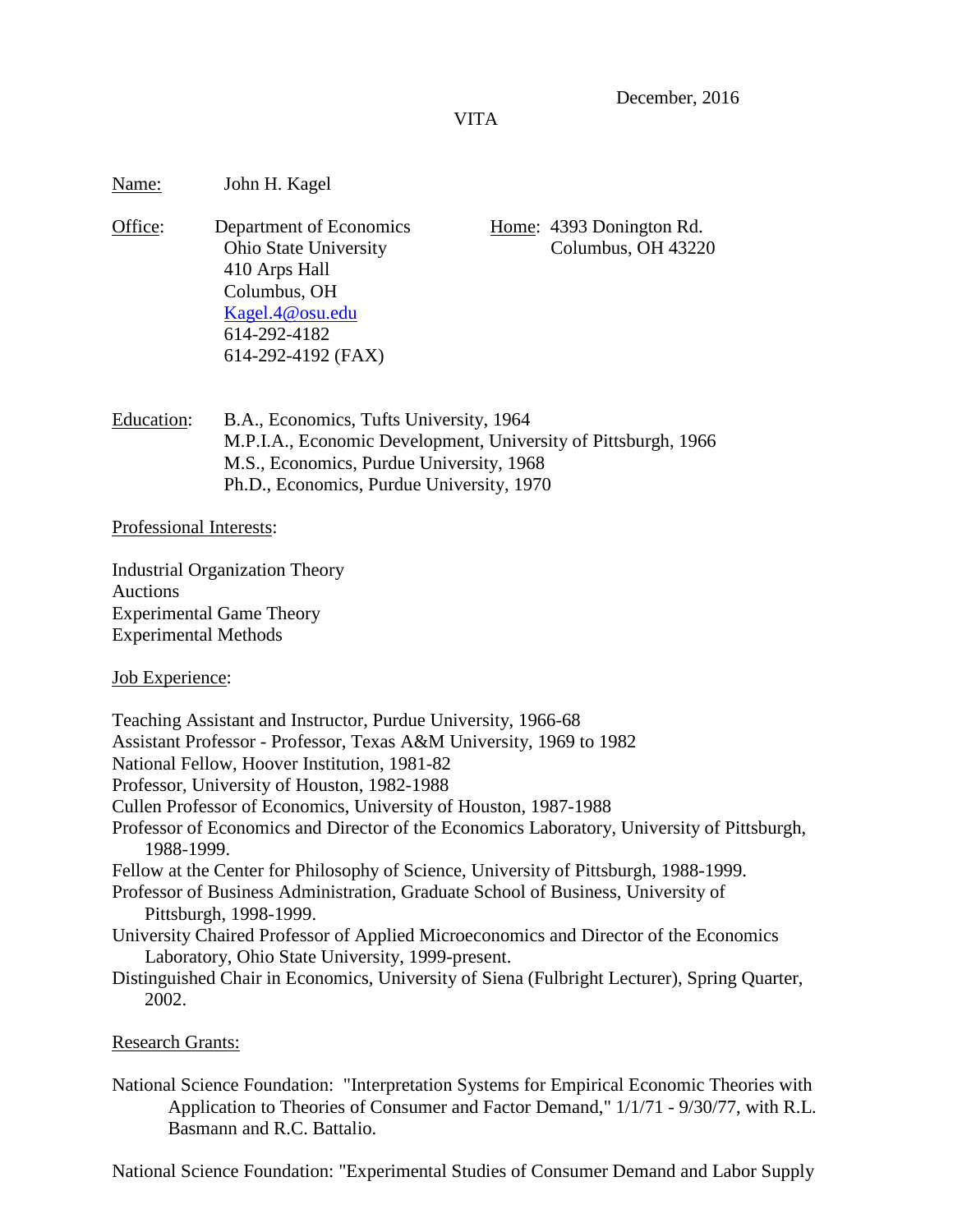Behavior: Comparative Statics and Dynamical Adjustment Processes," 5/78 - 10/82, with R.C. Battalio.

- National Science Foundation: "Experimental Studies of Individual Choice Behavior in Certain and Uncertain Contexts," 7/1/82 - 6/30/85, with R.C. Battalio.
- Earhart Foundation: "Consumer Demand Theory and Animal Behavior," 1984-85.
- National Science Foundation: "Information Impact and Information Processing in Common Value Auctions," 7/15/84 - 7/14/89, with D. Levin.
- National Science Foundation: "Collaborative Research in Experimental Studies of Choice Behavior in the Presence of Incomplete Information," 8/15/85 - 8/15/90, with R. Battalio.
- Sloan Foundation: "Judgmental Errors in Market Settings," 7/86 10/90, with D. Levin.
- National Science Foundation: "Collaborative Research in Experimental Studies of Auction Markets and Markets with Asymmetric Information," 12/89 - 12/90, with Dan Levin.
- Russell Sage Foundation: "The Winner's Curse in the Construction Industry and OCS Bidding," 11/89 - 11/91.
- National Science Foundation: "Collaborative Research in Experimental Studies of Auction Markets," 8/91-8/93, with Dan Levin.
- National Science Foundation: "Experimental Studies of Information Processing and Decision Making in Markets with Uncertainty and Asymmetric Information," 8/92 - 8/95.
- National Science Foundation: "Collaborative Research on Multi-Unit Demand Auctions," with Dan Levin. 8/96-7/99.
- National Science Foundation: "Experimental Studies of Incentive Effects, Expertise Effects, and Context Effects in Signalling Games," 8/98 - 7/01, with David Cooper.
- National Science Foundation: "Acquisition of Network System for the Experimental Analysis of Economic Behavior," 9/97 - 8/00, with J. Ochs and A. Roth.
- National Science Foundation: "Acquisition and Development of a New Computing Environment for the Department of Economics at University of Pittsburgh," 12/98 - 11/01, with H. Ichimura and J.F. Richard.
- National Science Foundation: "Experimental and Theoretical Investigations of Auctions," 3/02 3/05, with Dan Levin.
- National Science Foundation: "Econometric Analysis of Data from Laboratory Experiments: Endogeniety, Attrition, Subject Heterogeneity, and Interdependencies," 3/02-3/05, with John Ham.

National Science Foundation: "Collaborative Research on Electronic Auction Markets," 9/04 –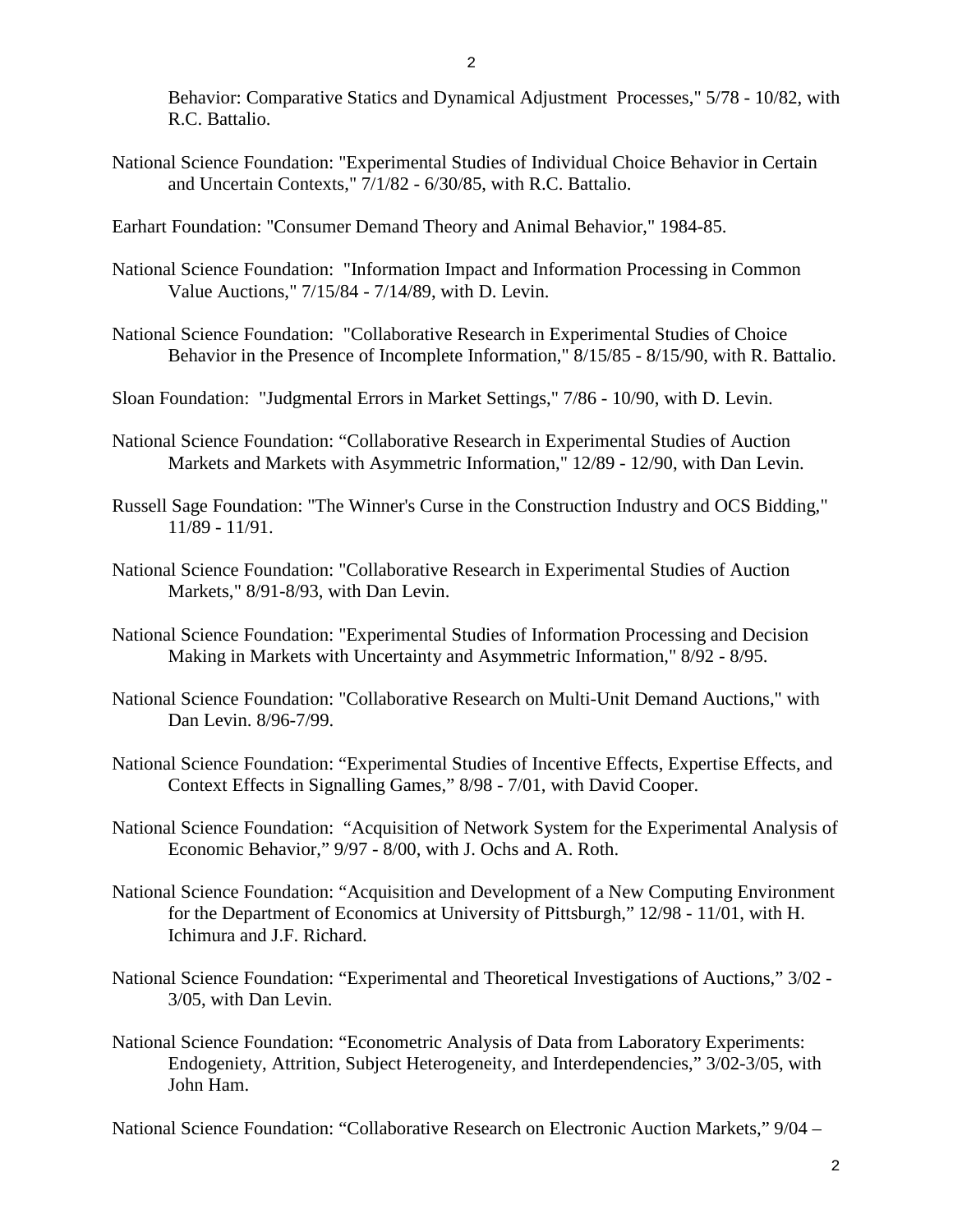8/06, with Paul Milgrom and Ilya Segal.

National Science Foundation: "Collaborative Research on Team versus Individuals" 6/05-5/08, with Hal Arkes and David Cooper.

3

National Science Foundation: "Collaborative Research: Theory, Experiments and Empirical Methodology of Coalitional Bargaining: An Integrated Approach" 8/05-7/08 with Massimo Moreli and G. Frechette.

National Science Foundation: "Package Auctions" 10/09 – 9/11.

National Science Foundation: "Collaborative Research: Experimental Studies of Group Decision Making in strategic Environments" 7/09-6/12, with Hal Arkes and David Cooper.

National Science Foundation: "Collaborative Research: Team versus Individual Choices in Strategic Environments - Towards better understanding behavioral processes and increased "rationality" of team outcomes," 10/12-12/16 with David Cooper.

National Science Foundation: "Collaborative Research: Individual and Team Behavior in Strategic Interactions" 8/16-7/19 with David Cooper.

### Awards:

Best 1973 Western Economic Journal Article Award "A Test of Consumer Demand Theory Using Observation of Individual Consumer Purchases," Western Economic Journal, Vol. 11, No. 4 (December 1973) with R.C. Battalio, et.al.

Chancellor's Distinguished Research Award, University of Pittsburgh, 1997

Fellow of the Econometric Society, 2003

Distinguished Scholar Award, The Ohio State University, 2008.

# Journal Publications:

- a) In Economic Journals
	- 1. ["Structure of Antebellum Southern Agriculture: South Carolina, A Case Study,](https://www.jstor.org/stable/3741359?seq=1#page_scan_tab_contents)" Agricultural History (January, 1970) with R.C. Battalio.
	- 2. ["Token Economies and Experimental Economics,](https://www.jstor.org/stable/1829368?seq=1#page_scan_tab_contents)" Journal of Political Economy (July/August, 1972). Reprinted in Consumer Behaviour Analysis: Critical Perspectives (G. Foxall, ed.), Rutledge. (In press).
	- 3. ["Comment on J.J. Siegfried's](http://onlinelibrary.wiley.com/doi/10.1111/j.1465-7295.1973.tb00972.x/abstract) 'The Publishing of Economic Papers and Its Impact on Graduate Faculty Ratings, 1960-1969'," Journal of Economic Literature, (March, 1973) with J. Hulett and R.C. Battalio.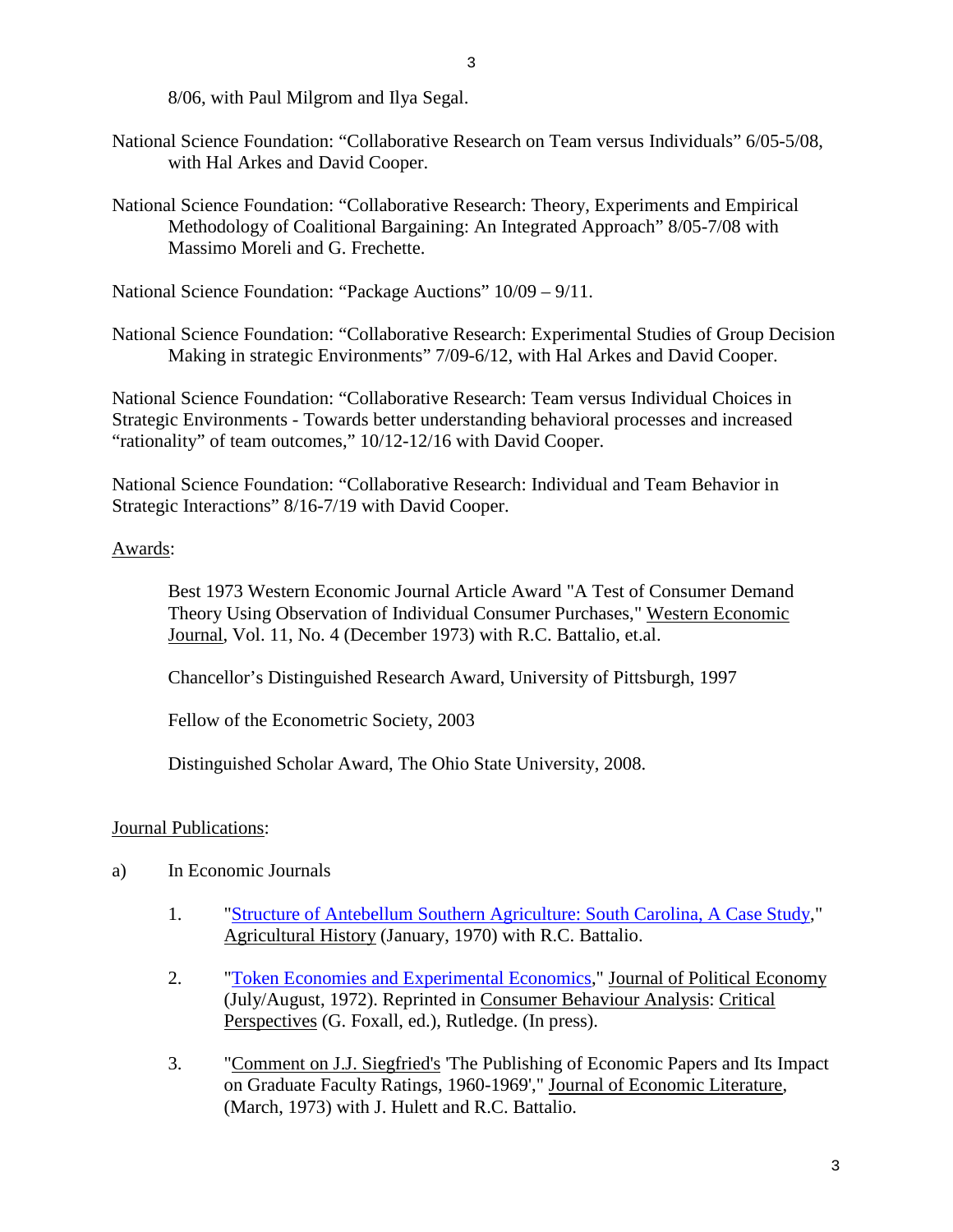- 4. ["A Test of Consumer Demand Theory Using Observations of Individual](http://onlinelibrary.wiley.com/doi/10.1111/j.1465-7295.1973.tb00972.x/epdf) [Consumer Purchases,](http://onlinelibrary.wiley.com/doi/10.1111/j.1465-7295.1973.tb00972.x/epdf)" Western Economic Journal, Vol. 11, No. 4 (December, 1973) with R.C. Battalio, et.al.
- 5. "Comment on R.P. Byron's 'The Restricted Aitken Estimation of Sets of Demand Relations'," Econometrica (March, 1973) with R.L. Basmann and R.C. Battalio.
- 6. "An Experimental Investigation of Consumer Behavior in a Controlled Environment," Journal of Consumer Research, Vol. 1, No. 2 (1974) with R.C. Battalio, et.al.
- 7. ["Experimental Studies of Consumer Demand Behavior Using Laboratory](http://onlinelibrary.wiley.com/doi/10.1111/j.1465-7295.1975.tb01101.x/epdf)  [Animals,](http://onlinelibrary.wiley.com/doi/10.1111/j.1465-7295.1975.tb01101.x/epdf)" Economic Inquiry, 13 (March, 1975), 22-38 with R.C. Battalio. Reprinted in brief in: Dolan, E.G., Basic Economics, Dryden Press, 1977; Reprinted in Price Theory, H. Townsend (ed.) Penguin Books (1st and 2nd eds.). Reprinted in Consumer Behaviour Analysis: Critical Perspectives (G. Foxall, ed.), Rutledge. (In press).
- 8. "An Experimental Test of a Simple Theory of Aggregate Per Capita Demand Functions," Schweizerishe Zeitschrift fur Volkswirtschaft und Statistik (1976) with R.L. Basmann and R.C. Battalio.
- 9. ["Job Choice and Total Labor Supply: An Experimental Analysis,](http://www.jstor.org/stable/1057295?seq=1#page_scan_tab_contents)" Southern Economic Journal, Vol. 44, No. 1 (July, 1977) with R.C. Battalio, R. Winkler and E.B. Fisher.
- 10. ["Income Distributions in Two Experimental Economies,](https://www.jstor.org/stable/1837426?seq=1#page_scan_tab_contents)" Journal of Political Economy, Vol. 85 (Dec. 1977) with R.C. Battalio and M.O. Reynolds. Reprinted in brief in: Development Digest (1979).
- 11. "A Note on the Distribution of Earnings and Output Per Hour in an Experimental Economy," Economic Journal, Vol. 88 (December 1978) with R.C. Battalio and M.O. Reynolds.
- 12. "Volunteer Artifacts in Experiments in Economics: Specification of the Problem and Some Initial Data from a Small Scale Field Experiment," Research in Experimental Economics, Vol. 1 (1979) with R.C. Battalio and J. Walker.
- 13. "Labor Supply Behavior of Animal Workers: Towards an Experimental Analysis," Research in Experimental Economics, Vol. 1 (1979) with R.C. Battalio and L. Green.
- 14. ["Residential Electricity Demand: An Experimental Analysis,](https://www.jstor.org/stable/1924585?seq=1#page_scan_tab_contents)" Review of Economics and Statistics, Vol. 67 (May 1979) with R.C. Battalio. Reprinted in Evaluation Studies Annual Review, Vol. 5, E.W. Stromsdorfer and George Farkas (eds.), Sage Press (1980).
- 15. ["Marijuana and Work Performance: Results from an Experiment,](https://www.researchgate.net/publication/15970465_Marihuana_and_Work_Performance_Results_from_an_Experiment)" Journal of Human Resources, Vol. 15 (Summer, 1980) with R.C. Battalio.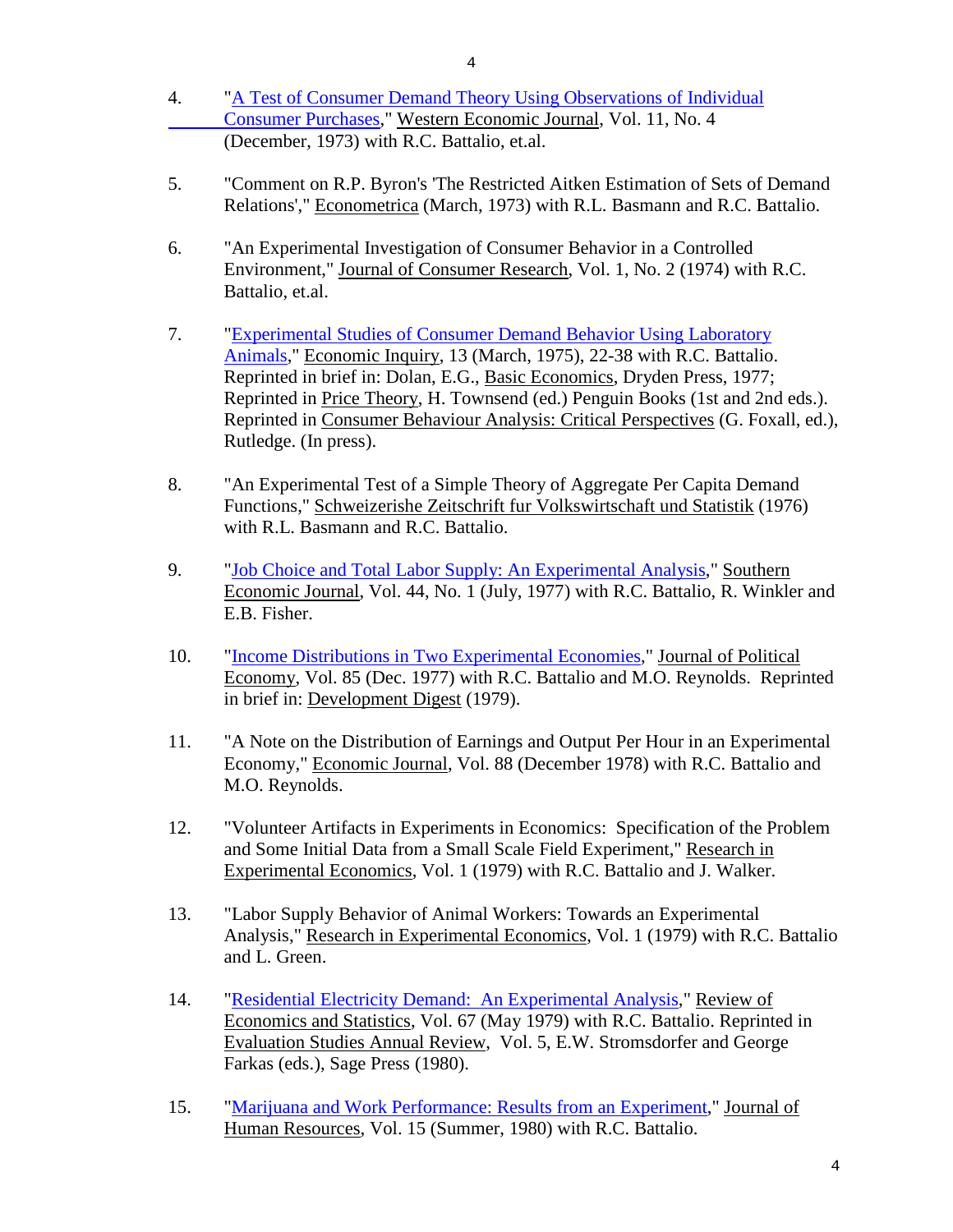- 16. ["Demand Curves for Animal Consumers,](http://qje.oxfordjournals.org/content/96/1/1.full.pdf+html?sid=3b9c212f-f95f-4e61-a018-c0dbd0b199b5)" Quarterly Journal of Economics, Vol. 66 (February, 1981) with R.C. Battalio. (Lead paper for that issue.) Reprinted in Readings in Microeconomics, 3rd edition, H.M. Hochman & E. Saueracker (eds.). Molsby Pub. 1985.
- 17. ["Commodity Choice Behavior with Pigeons as Subjects,](https://www.jstor.org/stable/1837352?seq=1#page_scan_tab_contents)" Journal of Political Economy, Vol. 89 (Feb., 1981) with R.C. Battalio.
- 18. ["Income-Leisure Tradeoffs of Animal Workers,](https://www.jstor.org/stable/1806185?seq=1#page_scan_tab_contents)" American Economic Review, Vol. 71 (September, 1981) with R.C. Battalio.
- 19. "Effects of Information Presentation Format on Resource Use in Field Settings," Journal of Consumer Research, Vol. 11 (September, 1984) with R.A. Winnett.
- 20. "Consumption-Leisure Tradeoffs of Animal Workers: Effects of Increasing and Decreasing Marginal Wage Rates in a Closed Economy Experiment," Research in Experimental Economics, Vol. 3 (1985) with R.C. Battalio.
- 21. ["Animals Choices Over Uncertain Outcomes: Some Initial Experimental Results,](https://www.jstor.org/stable/1821343?seq=1#page_scan_tab_contents)" American Economic Review, Vol. 75 (Sept. 1985) with R.C. Battalio and D. MacDonald.
- 22. "Individual Bidder Behavior in First-Price Private Value Auctions," Economics Letters, Vol. 19 (1985) with D. Levin.
- 23. "Optimal Prices and Animal Consumers in Congested Markets," Economic Inquiry, Vol. 24 (April 1986) with R.C. Battalio and O.R. Phillips.
- 24. ["Winner's Curse and Public Information in Common Value Auctions,](https://www.jstor.org/stable/1816459?seq=1#page_scan_tab_contents)" American Economic Review, Vol. 76 (December, 1986) with D. Levin. Reprinted in Recent Developments in Experimental Economics, vol 2 (J. Hey and G. Loomes, Eds), Edward Elgar, 1993. Reprinted in Negotiation, Decision Making and Conflict Management (Max Bazerman, ed.), Edward Elgar Publishing (in press).
- 25. ["Information Impact and Allocation Rules in Auctions with Affiliated Private](http://econweb.ucsd.edu/%7Ejandreon/Econ264/papers/Kagel%20et%20al%20EMetrica%201987.pdf)  [Values: A Laboratory Study,](http://econweb.ucsd.edu/%7Ejandreon/Econ264/papers/Kagel%20et%20al%20EMetrica%201987.pdf)" Econometrica, Vol. 55 (Nov. 1987) with D. Levin and R. Harstad.
- 26. "Tests of Competing Theories of Consumer Choice and the Representative Consumer Hypothesis," Economic Journal, Vol. 97 (Dec. 1987) with R. Battalio and G. Dwyer.
- 27. ["A Comparison of Naive and Experienced Bidders in Common Value Auctions:](http://www.cs.princeton.edu/courses/archive/spr10/cos444/papers/DyerKagelLevin89.pdf)  [A Laboratory Analysis,](http://www.cs.princeton.edu/courses/archive/spr10/cos444/papers/DyerKagelLevin89.pdf)" Economic Journal, Vol.99 (March, 1989) with D. Dyer and D. Levin. Reprinted in Recent Developments in Experimental Economics, vol 2 (J. Hey and G. Loomes, Eds), Edward Elgar, 1993.
- 28. ["First-Price Common Value Auctions: Bidder Behavior and the 'Winner's Curse',](http://www.econ.ohio-state.edu/kagel/WEBPROMO.PDF)"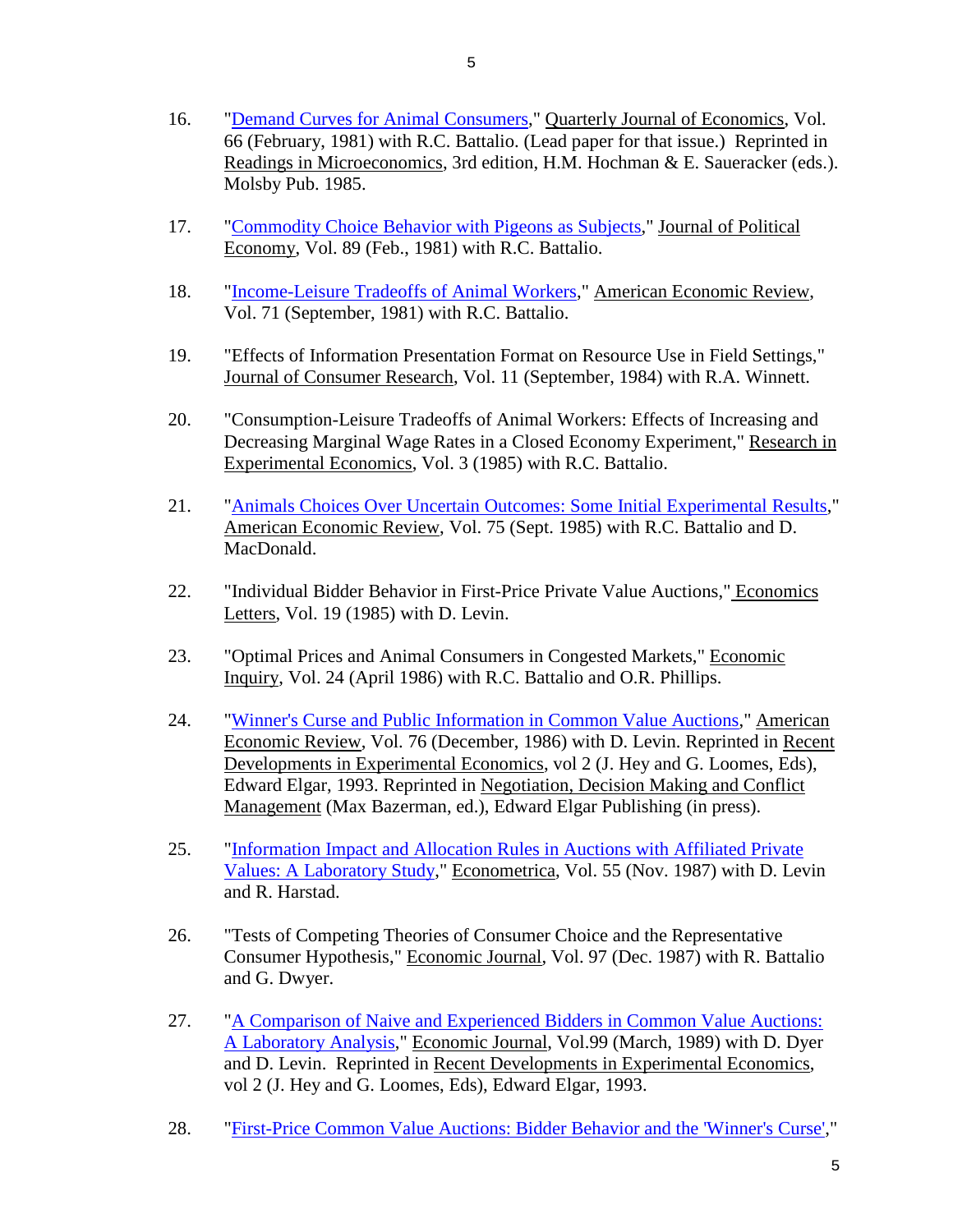Economic Inquiry, Vol. 27 (April, 1989) with D. Levin.

- 29. ["Resolving Uncertainty About Numbers of Bidders in Independent Private Value](https://www.jstor.org/stable/2555693?seq=1#page_scan_tab_contents)  [Auctions: An Experimental Analysis,](https://www.jstor.org/stable/2555693?seq=1#page_scan_tab_contents)" RAND Journal of Economics, Vol. 20 (Summer, 1989), with D. Dyer and D. Levin.
- 30. ["Testing Between Alternative Models of Choice Under Uncertainty: Some Initial](http://link.springer.com/article/10.1007/BF00213259)  [Results,](http://link.springer.com/article/10.1007/BF00213259)" Journal of Risk and Uncertainty, Vol. 3 (1990) with R. Battalio and J. Komain. Reprinted in Recent Developments in Experimental Economics, vol 1 (J. Hey and G. Loomes, Eds), Edward Elgar, 1993.
- 31. ["Tests of 'Fanning Out' of Indifference Curves: Results from Animal and Human](https://www.jstor.org/stable/2006716?seq=1#page_scan_tab_contents)  [Experiments,](https://www.jstor.org/stable/2006716?seq=1#page_scan_tab_contents)" American Economic Review, Vol. 80 (Sept. 1990) with R. Battalio and D. MacDonald.
- 32. "Equilibrium Bid Functions for Auctions with Uncertain Numbers of Bidders," Economics Letters, (1990) with R. Harstad and D. Levin.
- 33. ["Experimental Confirmation of the Existence of a Giffen Good," American](http://www.jstor.org/stable/2006656?seq=1#page_scan_tab_contents)  [Economic Review,](http://www.jstor.org/stable/2006656?seq=1#page_scan_tab_contents) Vol. 81 (Sept. 1991) with Ray Battalio and Carl Kogut.
- 34. "Animals' Choices Over Uncertain Outcomes: Further Experimental Results," Economic Journal, Vol. 101 (Sept. 1991) with Ray Batttalio and Don MacDonald. Reprinted in Recent Developments in Experimental Economics, vol 1 (J. Hey and G. Loomes, Eds), Edward Elgar, 1993.
- 35. "The Winner's Curse and Public Information in Common Value Auctions: Reply," American Economic Review, Vol. 81 (March 1991) with Dan Levin. Reprinted in Recent Developments in Experimental Economics, vol 2 (J. Hey and G. Loomes, Eds), Edward Elgar, 1993.
- 36. "Comment on Harrison versus Cox, Smith and Walker: 'Theory and Misbehavior in First-Price Auctions,'" American Economic Review, Vol. 82 (Dec., 1992) with Al Roth.
- 37. ["Independent Private Value Auctions: Bidder Behavior in First, Second and Third](https://www.cs.princeton.edu/courses/archive/spring07/cos444/papers/kagel_levin93.pdf)  [Price Auctions with Varying Numbers of Bidders,](https://www.cs.princeton.edu/courses/archive/spring07/cos444/papers/kagel_levin93.pdf)" Economic Journal, Vol. 103 (July, 1993) with Dan Levin.
- 38. ["An Experimental Study of Reputation Effects in a Chain Store Game,](http://www.dklevine.com/archive/refs4521.pdf)" with Y.J. Jung and Dan Levin, The RAND Journal of Economics, Vol 25, 1994.
- 39. "Learning in Common Value Auctions: Some Initial Observations," Journal of Economic Organization and Behavior, Vol 25 (1994) with Susan Garvin.
- 40. "The Effect of Biases in Probability Judgements on Market Prices," Accounting, Organizations and Society (1994) with D. Moser and A. Ganguly.
- 41. ["Comparative Static Effects of Number of Bidders and Public Information in](http://link.springer.com/article/10.1007/BF01243157)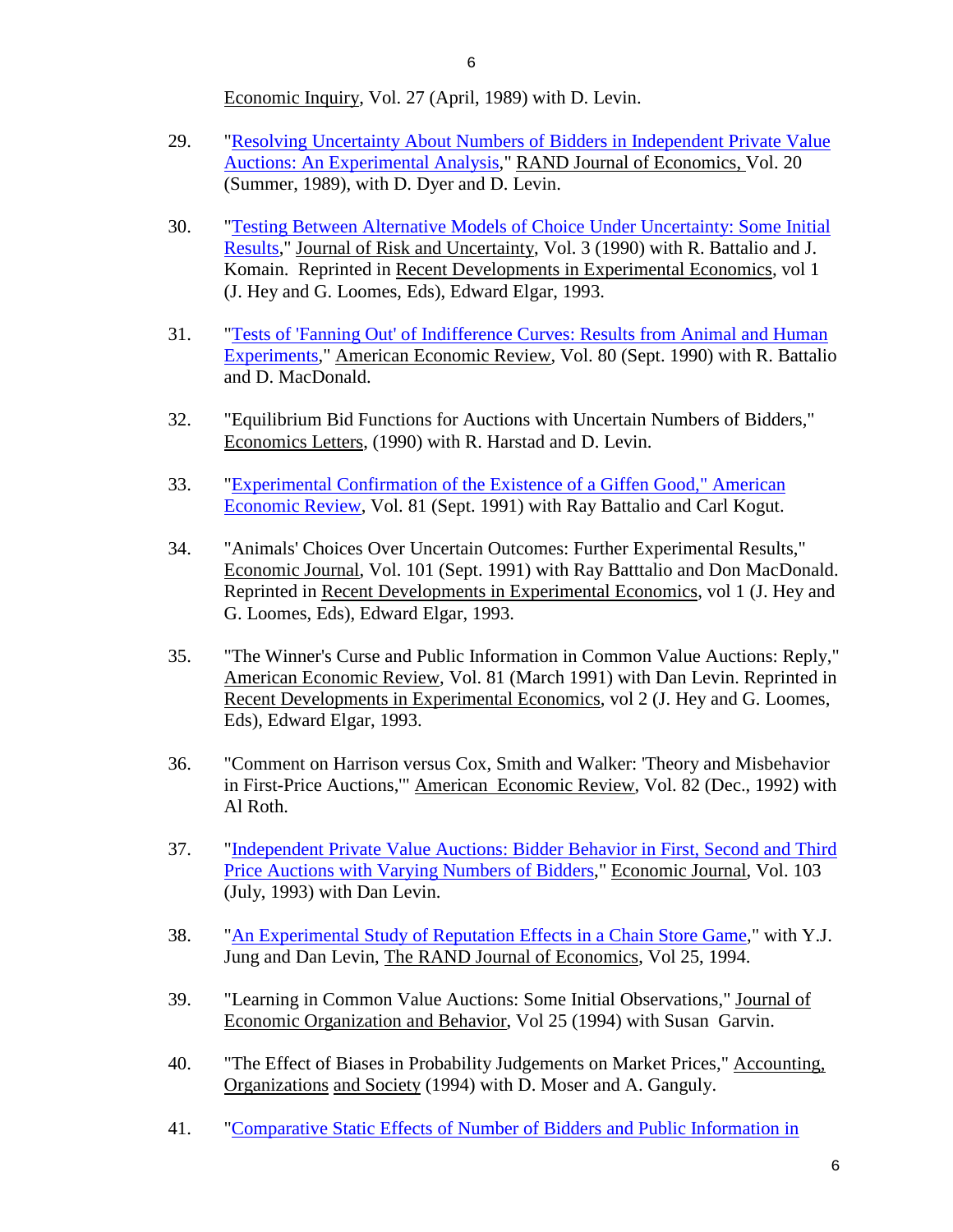[Second-Price Common Value Auctions,](http://link.springer.com/article/10.1007/BF01243157)" International Journal of Game Theory Vol 24 (1995) with D. Levin and R. Harstad.

- 42. "Cross-game Learning: Experimental Evidence from First-Price and English Common Value Auctions," Economics Letters, Vol. 49 (1995).
- 43. ["Revenue Effects and Information Processing in English Common Value](https://www.jstor.org/stable/2118206?seq=1#page_scan_tab_contents)  [Auctions,](https://www.jstor.org/stable/2118206?seq=1#page_scan_tab_contents)" American Economic Review, Vol. 86 (3) (1996) with D. Levin and J.F. Richard.
- 44. ["'Fairness' in Ultimatum Games with Asymmetric Information and Asymmetric](http://www.sciencedirect.com/science/article/pii/S0899825696900263)  [Payoffs,](http://www.sciencedirect.com/science/article/pii/S0899825696900263)" Games and Economic Behavior, Vol. 13 (1996) with C. Kim and D. Moser.
- 45. ["Bidding in Common Value Auctions: How the Commercial Construction](https://www.jstor.org/stable/2634378?seq=1#page_scan_tab_contents)  [Industry Corrects for the Winner's Curse,](https://www.jstor.org/stable/2634378?seq=1#page_scan_tab_contents)" Management Science, Vol.42 (1996) with Doug Dyer.
- 46. "Second-Price Auctions with Asymmetric Payoffs," Journal of Economics and Management Strategy 6 (1997) with Chris Avery.
- 47. ["Adaptive Learning versus Equilibrium Refinements in an Entry Limit Pricing](http://onlinelibrary.wiley.com/doi/10.1111/j.1468-0297.1997.tb00027.x/abstract)  [Game,](http://onlinelibrary.wiley.com/doi/10.1111/j.1468-0297.1997.tb00027.x/abstract)" Economic Journal 107 (1997) with D. Cooper and S. Garvin.
- 48. ["Signalling and Adaptive Learning in an Entry Limit Pricing Game,](https://www.jstor.org/stable/2555781?seq=1#page_scan_tab_contents)" RAND Journal of Economics 28 (4), 1997, with David Cooper and Susan Garvin.
- 49. "The Winner's Curse and Public Information in Common Value Auctions: Reply," American Economic Review, Vol 89, 1999.with C. Campbell and D. Levin.
- 50. ["Common Value Auctions with Insider Information"](https://www.jstor.org/stable/2999517?seq=1#page_scan_tab_contents), Econometrica, Vol 67 (5), 1999 with D. Levin.
- 51. ["Gaming Against Managers in Incentive Systems: Experimental Results with](https://www.jstor.org/stable/117159?seq=1#page_scan_tab_contents)  [Chinese Students and Chinese Managers,](https://www.jstor.org/stable/117159?seq=1#page_scan_tab_contents)" American Economic Review, Vol 89, 1999, with D. Cooper, W. Lo and Q. Gu.
- 52. ["The Dynamics of Reorganization in Matching Markets: A Laboratory](http://qje.oxfordjournals.org/content/115/1/201.full.pdf+html?sid=ddd34533-e733-43cc-89c4-e10de91d039d)  [Experiment Motivated by a Natural Experiment"](http://qje.oxfordjournals.org/content/115/1/201.full.pdf+html?sid=ddd34533-e733-43cc-89c4-e10de91d039d) Quarterly Journal of Economics, Vol CXV, 2000, with A. Roth.
- 53. "Do Asset Markets Reflect Traders' Judgement Biases," Journal of Risk and Uncertainty, Vol 20, 2000, with A. Ganguly and D. Moser
- 54. ["Behavior in Multi-Unit Demand Auctions: Experiments with Uniform Price and](http://onlinelibrary.wiley.com/doi/10.1111/1468-0262.00197/pdf)  [Dynamic Vickrey Auctions,](http://onlinelibrary.wiley.com/doi/10.1111/1468-0262.00197/pdf)" Econometrica, Vol 69, 2001, with Dan Levin.
- 55. ["Super-Experienced Bidders in First-Price Common Value Auctions: Rules of](http://www.mitpressjournals.org/doi/pdf/10.1162/00346530152480063)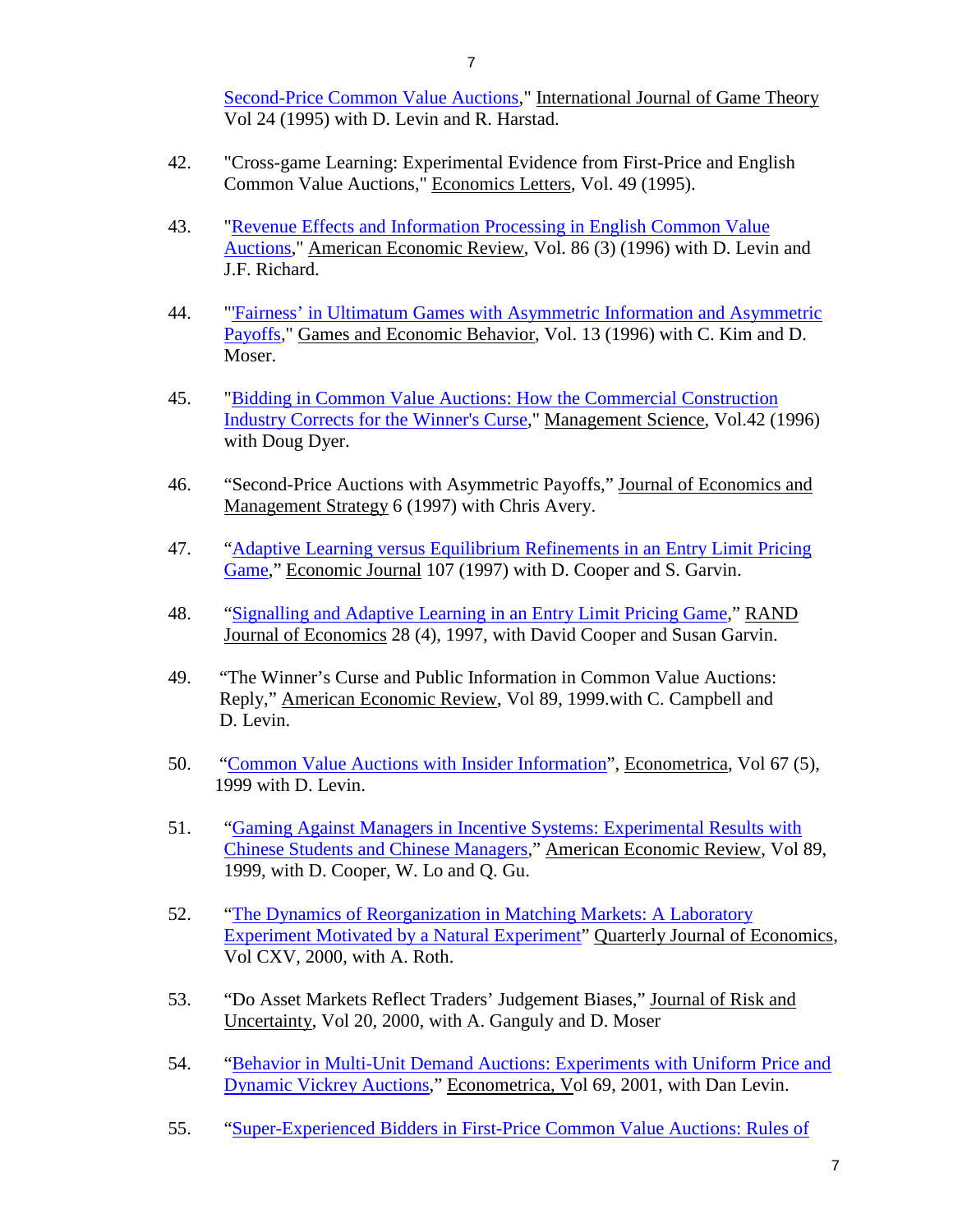[Thumb, Nash Equilibrium Bidding, and the Winner's Curse,](http://www.mitpressjournals.org/doi/pdf/10.1162/00346530152480063)" Review of Economics and Statistics, Vol 83, 2001, with J. F. Richard.

- 56. ["Tests of Fairness Models Based on Equity Considerations in a Three-Person](http://link.springer.com/article/10.1023/A:1013290819565)  [Ultimatum Game,](http://link.springer.com/article/10.1023/A:1013290819565)" Journal of Experimental Economics, Vol 4, 2001, with Katherine Wolfe.
- 57. ["Partial Gift Exchange in an Experimental Labor Market: Impact of Subject](http://www.econ.ohio-state.edu/kagel/Giftexch.hkm.pdf)  [Population Differences, Productivity Differences and Effort Requests on](http://www.econ.ohio-state.edu/kagel/Giftexch.hkm.pdf)  [Behavior,](http://www.econ.ohio-state.edu/kagel/Giftexch.hkm.pdf)" Journal of Labor Economics, Vol 20, 2002, with Lynn Hannan and Don Moser.
- 58. ["Randomization, Endogeneity and Laboratory Experiments: The Role of Cash](http://www.sciencedirect.com/science/article/pii/S030440760400079X)  [Balances in Private Value Auctions,](http://www.sciencedirect.com/science/article/pii/S030440760400079X)" Journal of Econometrics, vol 125, 2005 with John Ham and Steven Lehrer.
- 59. ["The Impact of Meaningful Context on Strategic Play in Signalling Games,](http://www.sciencedirect.com/science/article/pii/S0167268102000252)" Journal of Economic Behavior and Organization, Vol 50, 2003, with D. Cooper.
- 60. ["Bargaining in Legislatures: An Experimental Investigation of Open versus](http://cess.nyu.edu/frechette/print/Frechette_2003a.pdf)  [Closed Amendment Rules.](http://cess.nyu.edu/frechette/print/Frechette_2003a.pdf)" American Political Science Review, Vol 97, 2003, with Guillaume Frechette and Steven Lehrer.
- 61. ["Lessons Learned: Generalizing Learning Across Games," American Economic](https://www.aeaweb.org/articles?id=10.1257/000282803321947056)  [Review,](https://www.aeaweb.org/articles?id=10.1257/000282803321947056) Vol 93, 2003 with David Cooper.
- 62. ["How Robust is Laboratory Gift Exchange?](http://cess.nyu.edu/frechette/print/Charness_2004a.pdf)" Experimental Economics, Vol 7, 2004 with G. Charness and G. Frechette.
- 63. ["Nominal Bargaining Power, Selection Protocol, and Discounting in](http://cess.nyu.edu/frechette/print/Frechette_2005b.pdf)  [Legislative](http://cess.nyu.edu/frechette/print/Frechette_2005b.pdf) Bargaining," Journal of Public Economics, vol 89, 2005 with G. Frechette and M. Morelli.
- 64. "Almost [Common Value Auctions Revisited,](http://www.econ.ohio-state.edu/kagel/almost.pdf)" European Economic Review, vol. 49, July 2005 with Dan Levin.
- 65. "Multi-Unit Demand Auctions with Synergies: Behavior in Sealed-Bid versus Ascending-Bid Uniform-Price Auctions," Games and Economic Behavior, 53, 2005, with Dan Levin.
- 66. ["Are Two Heads Better than One? Team versus Individual Play in Signaling](https://www.jstor.org/stable/4132726?seq=1#page_scan_tab_contents)  [Games,](https://www.jstor.org/stable/4132726?seq=1#page_scan_tab_contents)" American Economic Review, vol 95, 2005 with David Cooper (lead article for the June issue of the Review).
- 67. ["Gamson's Law versus Non-Cooperative Bargaining Theory,](http://cess.nyu.edu/frechette/print/Frechette_2005a.pdf)" Games and Economic Behavior, vol. 51 (2), May 2005, with G. Frechette and M. Morelli.
- 68. ["Behavioral Identification in Coalitional Bargaining: An Experimental Analysis](https://www.jstor.org/stable/3598754?seq=1#page_scan_tab_contents) [of Demand Bargaining and Alternating Offers,](https://www.jstor.org/stable/3598754?seq=1#page_scan_tab_contents)" Econometrica, vol 73 (6),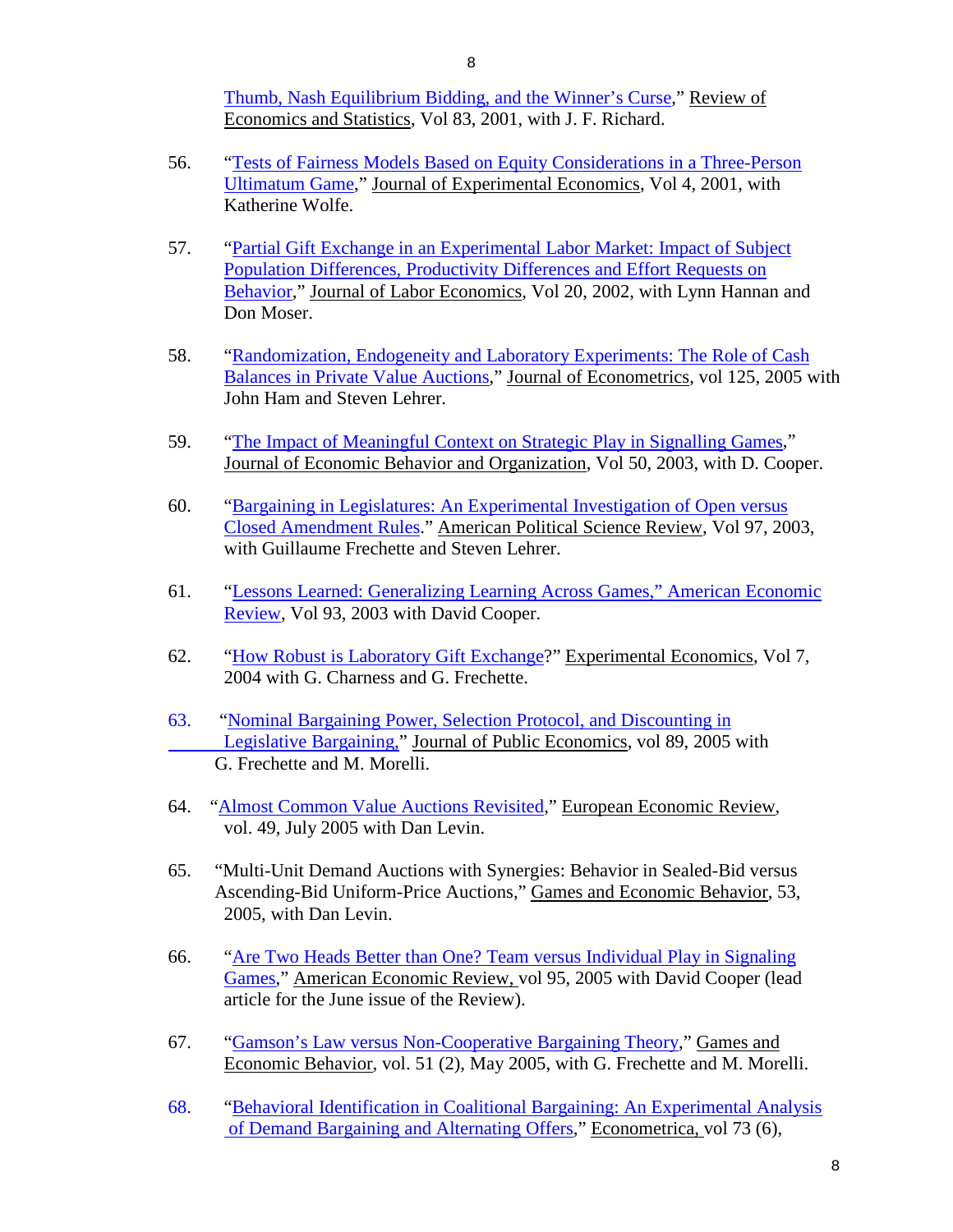November 2005, with G. Frechette and M. Morelli.

- 69. ["Gender Effects in Private Value Auctions,](http://www.sciencedirect.com/science/article/pii/S016517650600108X)" Economic Letters, vol 92, 2006, with J. Ham.
- 70. ["Survival Auctions" Economic Theory,](https://www.jstor.org/stable/27822585?seq=1#page_scan_tab_contents) vol 33, 2007, with Svetlana Pevnitskaya and Lixin Ye.
- 71. ["Selection Bias, Demographic Effects and Ability Effects in Common Value Auction](https://www.newyorkfed.org/medialibrary/media/research/staff_reports/sr213.pdf)  [Experiments,](https://www.newyorkfed.org/medialibrary/media/research/staff_reports/sr213.pdf)" American Economic Review vol 97, 2007, with Marco Casari and John Ham.
- 72. ["Learning and Transfer in Signaling Games"](http://www.econ.ohio-state.edu/kagel/Cooper%20and%20Kagel,%20ET%20final%20submission.pdf) Economic Theory,vol 34, 2008 with David Cooper.
- 73. ["Indicative Bidding: An Experimental Analysis"](http://www.econ.ohio-state.edu/kagel/indicative-final.pdf) Games and Economic Behavior vol 62, 2008, with Svetlana Pevnitskaya and Lixin Ye.
- 74. "Almost Common Value Auctions: An Experiment" Journal of Economics and Management Strategy, vol 17, pp 1041-1058, 2008, with Susan Rose.
- 75. ["Behavior in a Simplified Stock Market: The Status Quo Bias, the Disposition Effect](http://people.tamu.edu/%7Ealexbrown/papers/behaviormarket.pdf)  [and the Ostrich Effect,](http://people.tamu.edu/%7Ealexbrown/papers/behaviormarket.pdf)" Annals of Finance, vol 5, 2009, with Alex Brown.
- 76. ["Implementing Efficient Multi-Object Auction Institutions: An Experimental Study](http://www.sciencedirect.com/science/article/pii/S0899825608001206)  [of the Performance of Boundedly Rational Agents,](http://www.sciencedirect.com/science/article/pii/S0899825608001206)" Games and Economic Behavior, vol 66, 2009, with Dan Levin.
- 77. ["The Role of Context and Team Play in Cross-Game Learning"](http://myweb.fsu.edu/djcooper/research/team.pdf) Journal of the European Economic Association, vol 7 (5): pp 1101-1139, 2009, with David Cooper.
- 78. ["Information Exchange in Group Decision Making: The Hidden Profile Problem](http://pubsonline.informs.org/doi/pdf/10.1287/mnsc.1080.0975)  [Reconsidered"](http://pubsonline.informs.org/doi/pdf/10.1287/mnsc.1080.0975) Management Science, vol 55, pp 568-581, 2009, with John Lightle and Hal Arkes.
- 79. ["Equilibrium Selection in Signaling Games with Teams: Forward Induction or Faster](http://www.sciencedirect.com/science/article/pii/S1090944309000416)  [Adaptive Learning?"](http://www.sciencedirect.com/science/article/pii/S1090944309000416) Research in Economics, vol 63, 2009, with David Cooper.
- 80. ["Minimum Wage Restrictions and Employee Effort in Incomplete Labor Markets: An](http://www.sciencedirect.com/science/article/pii/S0167268109002856)  [Experimental Investigation"](http://www.sciencedirect.com/science/article/pii/S0167268109002856) Journal of Economic Behavior and Organization, vol 73, pp 317-326, 2010, with Mark Owens.
- 81. ["Veto Power in Committees: An Experimental Study" Experimental Economics,](http://link.springer.com/article/10.1007%2Fs10683-010-9234-8) vol 13, pp 167-188, 2010, with Hankyoung Sung and Eyal Winter.
- 82. ["Ascending Prices and Package Bidding: A](http://www.econ.ohio-state.edu/kagel/Ascending_Prices_AEJ.pdf) Theoretical and Experimental Analysis" AEJ: Microeconomics, vol 2, pp 160-185, 2010, with YC Lien and Paul Milgrom. (Short listed for best AEJ: Micro paper in 2010.)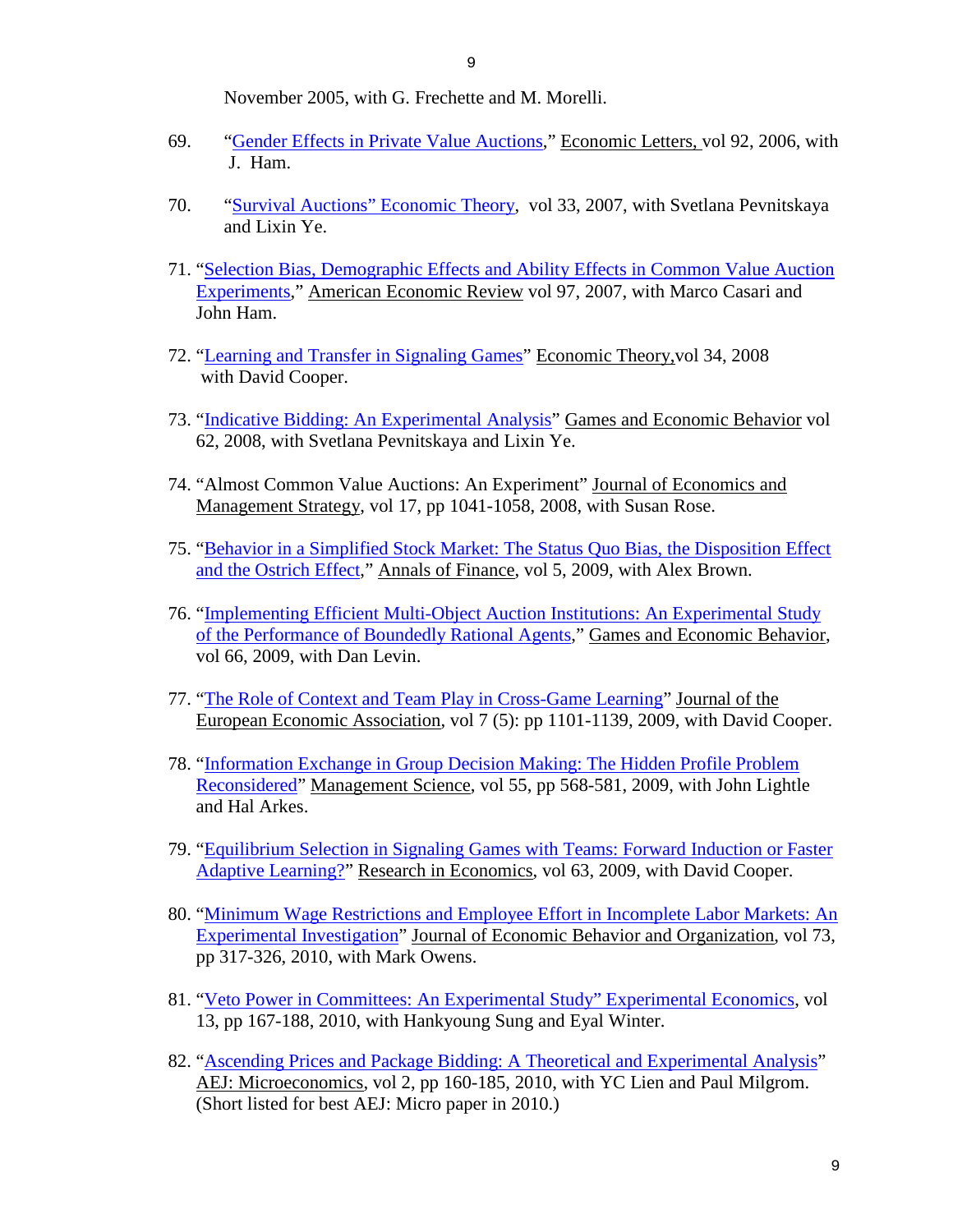- 83. ["Asymmetric Auctions with Resale: An Experimental Study"](http://www.sciencedirect.com/science/article/pii/S002205311000164X) Journal of Economic Theory, vol 146, pp 359-371, 2011, with Sotiris Georganeous.
- 84. ["Learning from Peers in Signaling Game Experiments"](http://spot.colorado.edu/%7Exiaodong/signaling_game_paper.pdf) Journal of Applied Econometrics, vol 27, 2012, pp 1037-58, with Xiaodong Liu and Lung-Fei Lee.
- 85. ["Simultaneous versus Sequential Information Processing,](http://econ.ohio-state.edu/kagel/Simult_vs_sequential_12_30_2010.pdf)" Economic Letters, vol 112, pp 16-18, 2011 with Dan Levin and Ross Hoffman.
- 86. ["Pork Versus Public Goods: An Experimental](http://www.econ.ohio-state.edu/kagel/fkmpg_AJW_48_ET.pdf) Study of Public Good ProvisionWithin [a Legislative Bargaining Framework"](http://www.econ.ohio-state.edu/kagel/fkmpg_AJW_48_ET.pdf) Economic Theory vol 49, pp 779-800, 2012 with Guillaume Frechette and Massimo Morelli.
- 87. ["Coalition formation in a Legislative Voting Game"](http://www.econ.ohio-state.edu/kagel/Coalition%20Formation%20in%20a%20Legislative%20Voting%20Game_AEJrevision_12_7_12.pdf) AEJ: Microeconomics, 2014, vol 6 (1), pp. 182-204, with Nels Christiansen and Sotiris Georganeous.
- 88. ["How Economic Rewards Affect Cooperation Reconsidered"](http://www.sciencedirect.com/science/article/pii/S0165176513003364) Economic Letters, 2013, vol 121, pp 124-127 with Dan Schley.
- 89. ["Theoretical and Experimental Analysis of Auctions with Externalities"](http://www.sciencedirect.com/science/article/pii/S0899825613001140) Games and Economic Behavior, 2013, Vol 82, Nov., pp269-29, with Youxin Hu and Lixin Ye.
- 90. ["Ascending Prices and Package Bidding: Further Experimental Analysis,](http://www.sciencedirect.com/science/article/pii/S0899825614000372)" Games and Economic Behavior, 2014, vol 85, May, pp. 210-231, with Yuanchaun Lien and Paul Milgrom.
- 91. ["Personality and Cooperation in Finitely Repeated Prisoner's Dilemma Games,](http://www.sciencedirect.com/science/article/pii/S0165176514002110)" Economic Letters, 2014, vol 124, pp. 274-77, with Peter McGee
- 92. ["Legislative Bargaining in Teams,"](http://www.sciencedirect.com/science/article/pii/S089982561500113X) Games and Economic Behavior, 2015, vol 93, pp 117-127 with Anthony Bradfield.
- 93. ["Communication in Legislative Bargaining,](http://www.econ.ohio-state.edu/kagel/Reprint_comm.pdf)" Journal of the Economic Science Association, 2015, vol 1(1), pp. 59-72 with Andrzej Baranski.
- 94. ["Team versus Individual Play in Finitely Repeated prisoner Dilemma Games,](https://pdfs.semanticscholar.org/8bca/6cd3a15429e78e712ea4cee74fa6ae45449d.pdf)" AEJ: Microeconomics, 2016, vol 8 (2), pp 253-276 with Peter McGee.
- 95. ["A Failure to communicate: An Experimental Investigation of the Effects of Advice](http://www.sciencedirect.com/science/article/pii/S0014292115001580)  [on Strategic Play,](http://www.sciencedirect.com/science/article/pii/S0014292115001580)" European Economic Review, 2016, vol 82, pp. 24-45 with David Cooper.
- 96. **"**[The Role of Cognitive Ability, Personality Traits](http://www.econ.ohio-state.edu/kagel/FHKO_paper_10_11-12.pdf) and Gender in Gift Exchange [Outcomes](http://www.econ.ohio-state.edu/kagel/FHKO_paper_10_11-12.pdf)**"** Experimental Economics, (in press) with Emel Feliz-Ozbay, John Ham and Erkut Ozbay.
- 97. "Effects of a Management [Labor Context and Team Play on Ultimatum Game](http://www.econ.ohio-state.edu/kagel/Ultimatum%20game_TeamsvsIndivid.pdf)  [Outcomes"](http://www.econ.ohio-state.edu/kagel/Ultimatum%20game_TeamsvsIndivid.pdf) Southern Economic Journal (in press) with Hal Arkes and Dimitry Mezhvinsky.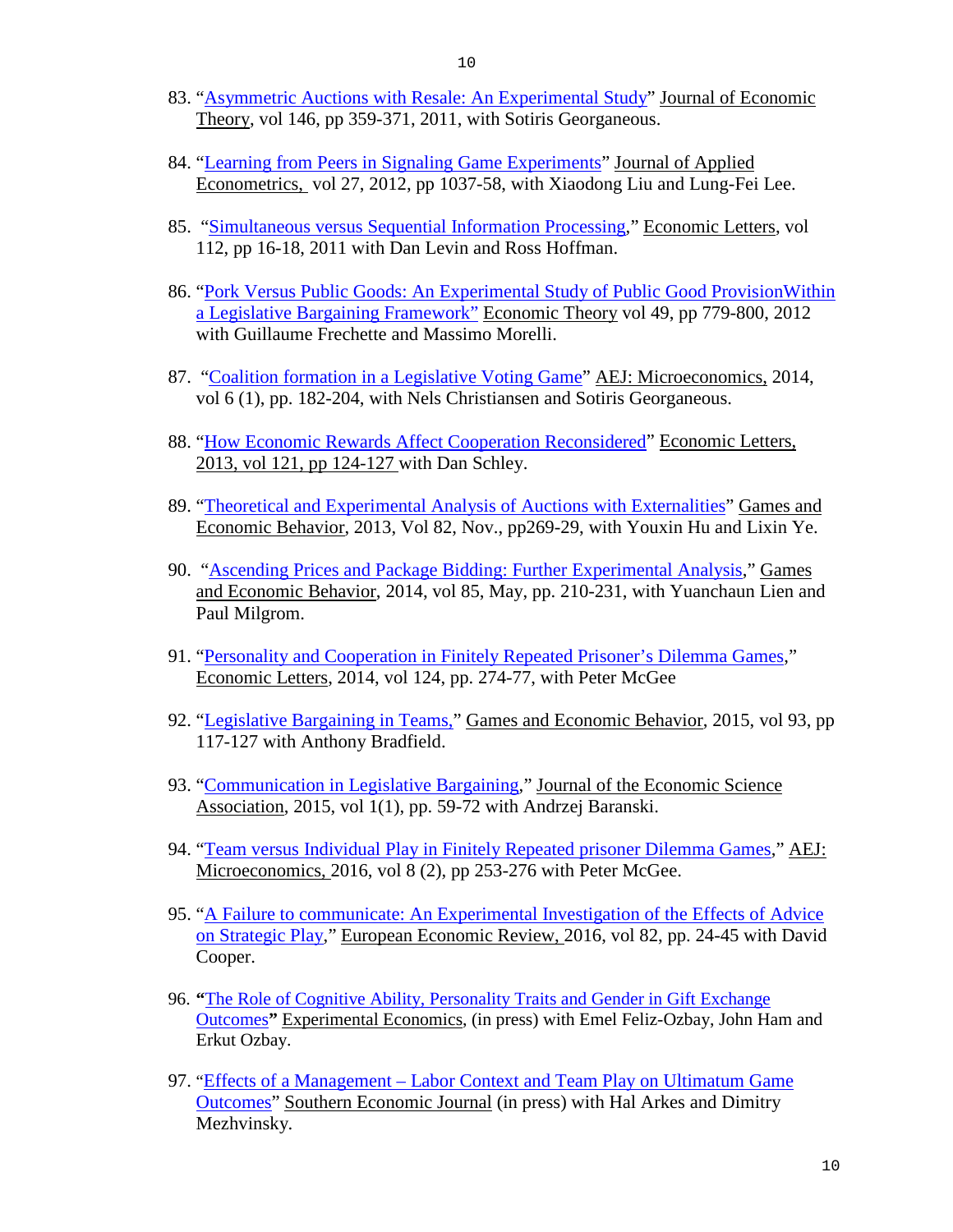- b) In Psychology and Biology Journals
	- 1. ["Behavioral Economics: Areas of Cooperative Research Between Economics and](https://www.ncbi.nlm.nih.gov/pmc/articles/PMC1310770/)  [Applied Behavioral Analysis,](https://www.ncbi.nlm.nih.gov/pmc/articles/PMC1310770/)" Journal of Applied Behavioral Analysis (Fall, 1972) with R.C. Winkler.
	- 2. ["The Effects of Monetary Rebates, Feedback and Information on Residential](http://psycnet.apa.org/journals/apl/63/1/73.pdf)  [Electricity Conservation,](http://psycnet.apa.org/journals/apl/63/1/73.pdf)" Journal of Applied Psychology, Vol 63 (1978) with R.C. Battalio, R. Winett, and R. Winkler.
	- 3. "Implications for Concepts of Psychology of Studies of Economic Principles in Behavior Therapy Programs," The Journal of Nervous and Mental Disease, Vol 166, No. 3 (1978) with E.B. Fisher, et.al.
	- 4. "Economic Perspectives in Behavior Therapy: Relevance to Interdependencies and Overjustification Effects in Token Economies," Behavior Therapy, 9 (1978) with E.B. Fisher, et.al.
	- 5. ["Substitutability in Time Allocation,](http://psycnet.apa.org/journals/rev/87/4/355.pdf)" Psychological Review, 87 (1980) with H. Rachlin and R.C. Battalio.
	- 6. ["Maximization Theory in Behavioral Psychology,](https://www.cambridge.org/core/services/aop-cambridge-core/content/view/S0140525X00009407)" The Behavior and Brain Sciences, 4 (September, 1981) with H. Rachlin.
	- 7. "Maximizing vs. Matching: Comments on Prelec's Paper," Psychological Review 90, (Oct. 1983).
	- 8. ["Bliss points vs. Minimum Needs: Tests of Competing Motivational](https://eurekamag.com/pdf.php?pdf=004847241)  [Hypotheses,"](https://eurekamag.com/pdf.php?pdf=004847241) Behavioural Processes, 11 (1985).
	- 9. "When Foragers Discount the Future: Constraint or Adaptation?" Animal Behaviour, 34 (1986) with T. Caraco and L. Green.
	- 10. "Risk Aversion in Rats (Rattus norvegicus) Under Varying Levels of Resource Availability," Journal of Comparative Psychology, 100 (1986) with D. McDonald, R. C. Battalio, Steven White, and L. Green.
	- 11. "Consumption Leisure Tradeoffs in Pigeons: Effects of Changing Marginal Wage Rates by Varying Amount of Reinforcement," Journal of the Experimental Analysis of Behavior, 47 (1987) with L. Green and R. C. Battalio.

### Books:

Common Value Auctions and the Winner's Curse. Princeton University Press (2002).

The Handbook of Experimental Economics, co-edited with A. Roth, Princeton University Press, 1995.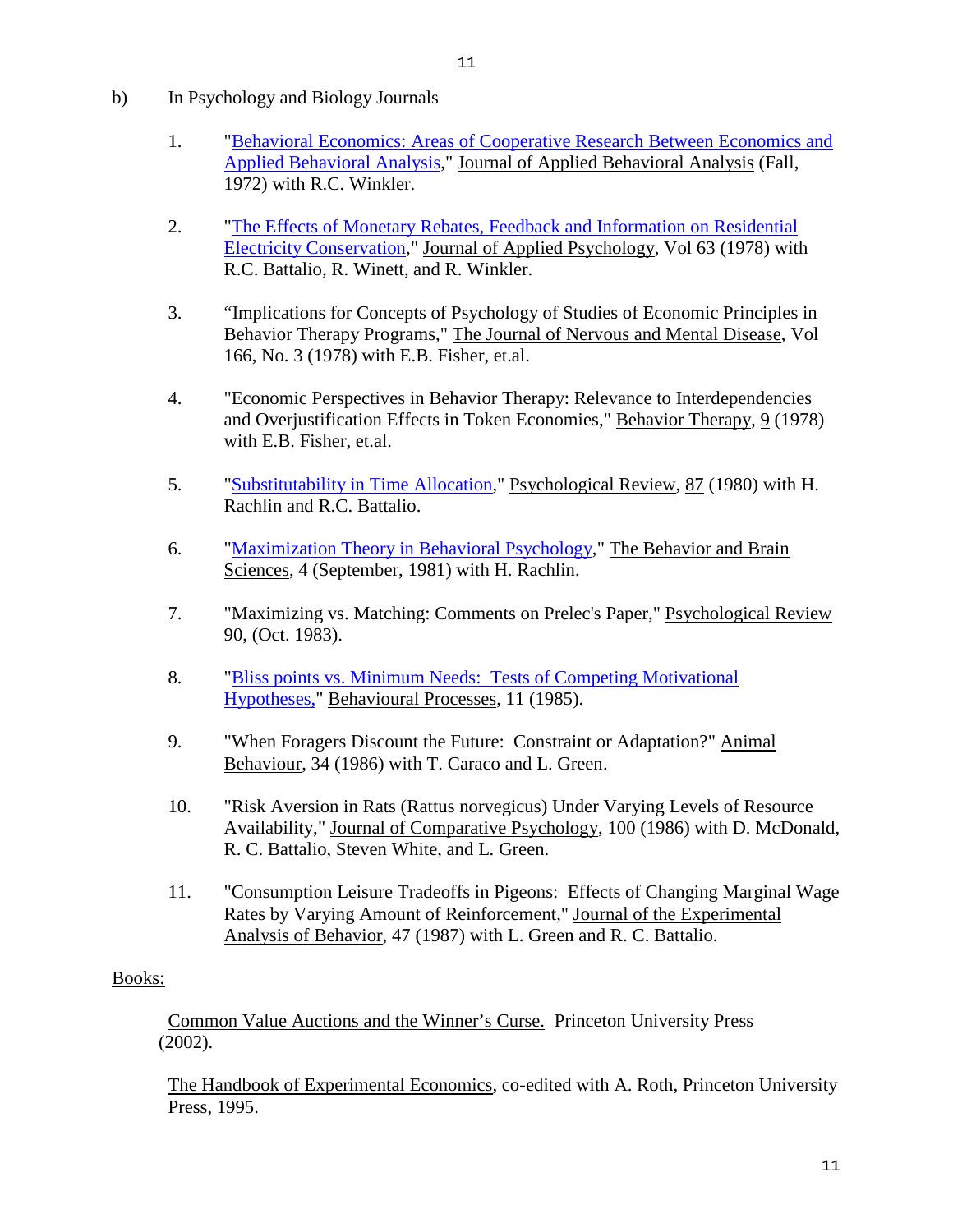Economic Choice Theory: An Experimental Analysis of Animal Behavior, Cambridge University Press, 1995, with Ray Battalio and Len Green.

Advances in Behavioral Economics, Vol. 1, co-edited with L. Green, Ablex Publishing Co., 1987.

Advances in Behavioral Economics, Vol. 2, co-edited with L. Green, Ablex Publishing Co., 1990.

Advances in Behavioral Economics, Vol. 3, Co-edited with L. Green, Ablex Publishing Co., 1996.

The Handbook of Experimental Economics, vol 2 co-editor with A. Roth, Princeton University Press (2016)

# Conference Proceedings and Contributions to Books:

- 1. "Experimental Studies of Consumer Demand Behavior: Towards a Technology of Making the Slutsky-Hicks Theory Technologically Applicable to Individual Behavior," in Advances in Consumer Research, Vol. II (1974) (Proceedings of the Association for Consumer Research).
- 2. "Methodological and Conceptual Issues in Testing Economic Theory of Consumer Demand in a Token Economy," in C.G. Miles (ed) Experimentation in Controlled Environments and Its Implications for Economic Behavior and Social Policy Making. Toronto, Canada: Addiction Research Foundation (1975) with R.C. Winkler, et.al.
- 3. "The Effects of Cannabis and Negotiated Wage Rate Changes on Income and Job Performance in an Experimental Token Economy," in C.G. Miles (ed) Experimentation in Controlled Environments and Its Implications for Economic Behavior and Social Policy Making. Toronto, Canada: Addiction Research Foundation (1975) with R.C. Battalio, et.al.
- 4. "Analysis of Individual Behavior in Controlled Environments: An Economist's Perspective," in C.G. Miles (ed) Experimentation in Controlled Environments and Its Implications for Economic Behavior and Social Policy Making. Toronto, Canada: Addiction Research Foundation (1975) with R.C. Battalio, et.al.
- 5. "Income, Consumption and Saving in Controlled Environments: Further Economic Analysis," in C.G. Miles (ed) Experimentation in Controlled Environments and Its Implications for Economic Behavior and Social and Policy Making. Toronto, Canada: Addiction Research Foundation (1975) with R.C. Battalio, et.al.
- 6. "Household Demand Responsiveness to Peak Use Pricing: Implications Drawn From Experimental Studies of Consumer Demand Behavior of Both Humans and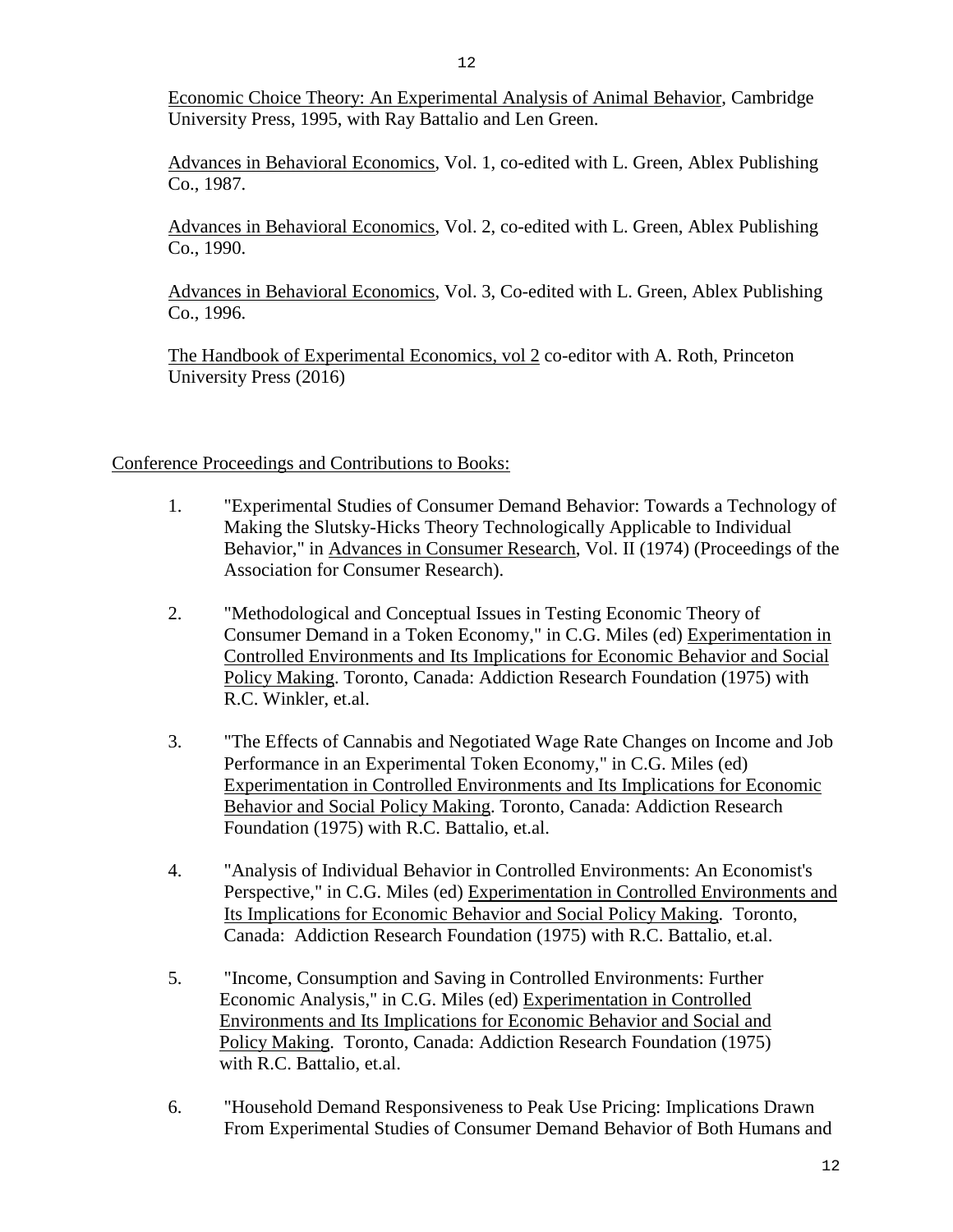Animals," in Proceedings of Third Annual UMR-MEC Conference on Energy (1976) with R.C. Battalio.

- 7. "Economic Demand Theory and Psychological Studies of Choice," in Bower(ed) The Psychology of Learning and Motivation, Vol. 10 Academic Press: New York (1976) with H. Rachlin, et.al.
- 8. "Token Economy and Animal Models for the Experimental Analysis of Individual Economic Behavior," in J. Kmenta and J. Ramsey (eds.) Evaluation of Econometric Models. Academic Press: New York (1980) with R.C. Battalio.
- 9. "Consumer Demand Theory Applied to Choice Behavior of Rats," in Limits to Action: The Allocation of Individual Behavior, ed. J.E.R. Staddon, Academic Press (1980) with R.C. Battalio.
- 10. "Ratio Schedules of Reinforcement and Their Relationship to Economic Theories of Labor Supply," in Harvard Symposium on Quantitative Analysis of Operant Behavior, Vol. 2; Matching and Maximizing, M. Commons, R.J. Herrnstein and H. Rachlin (eds.). Ballinger, Harvard Univ. Press (1982).
- 11. "Tests of Some Alternative Theories of Individual Choice Behavior," in D.J. Slotje (ed.), Advances in Econometrics, Vol. 5, JAI Press, 1986.
- 12. "Intertemporal Choice Behavior: Evaluation of Economic and Psychological Models," in L. Green and J.H. Kagel (eds.), Advances in Behavioral Economics, I, Norwood, NJ: Ablex Publishing, 1987.
- 13. "Economics According to the Rats (and Pigeons too): What Have We Learned and What Can We Hope to Learn?," in A. Roth (ed.), Laboratory Experiments in Economics: Six Points of View, Cambridge University Press (1987).
- 14. "Learning in Common Value Auctions," in Modeling Bounded Rational Behavior in Experimental Games and Markets, R. Tietz, Wolf Albers, and R. Selten (eds.), Springer-Verlag 1988.
- 15. "Buyer's Bid Double Auction: Preliminary Experimental Results," in The Double Auction Market: Institutions, Theory and Evidence, D. Friedman, J. Gianakopolos, D. Lane and J. Rust (eds.). SFI Studies in Sciences of Complexity. Redwood City, CA: Addison Wesley, 1993.
- 16. "Auctions: A Survey of Experimental Research," in The Handbook of Experimental Economics, edited by J.H. Kagel and A.E. Roth, Princeton University Press, 1995. Reprinted in The Economic Theory of Auctions (P. Klemperer, ed.), Edward Elgar (2000).
- 17. "Economic Choice Theory and Animal Behavior," in Concepts, Theories, and Rationality in the Biological Sciences, edited by G. Wotiers and J. Lennox, University of Konstanz/Un. Pittsburgh Press, 1995.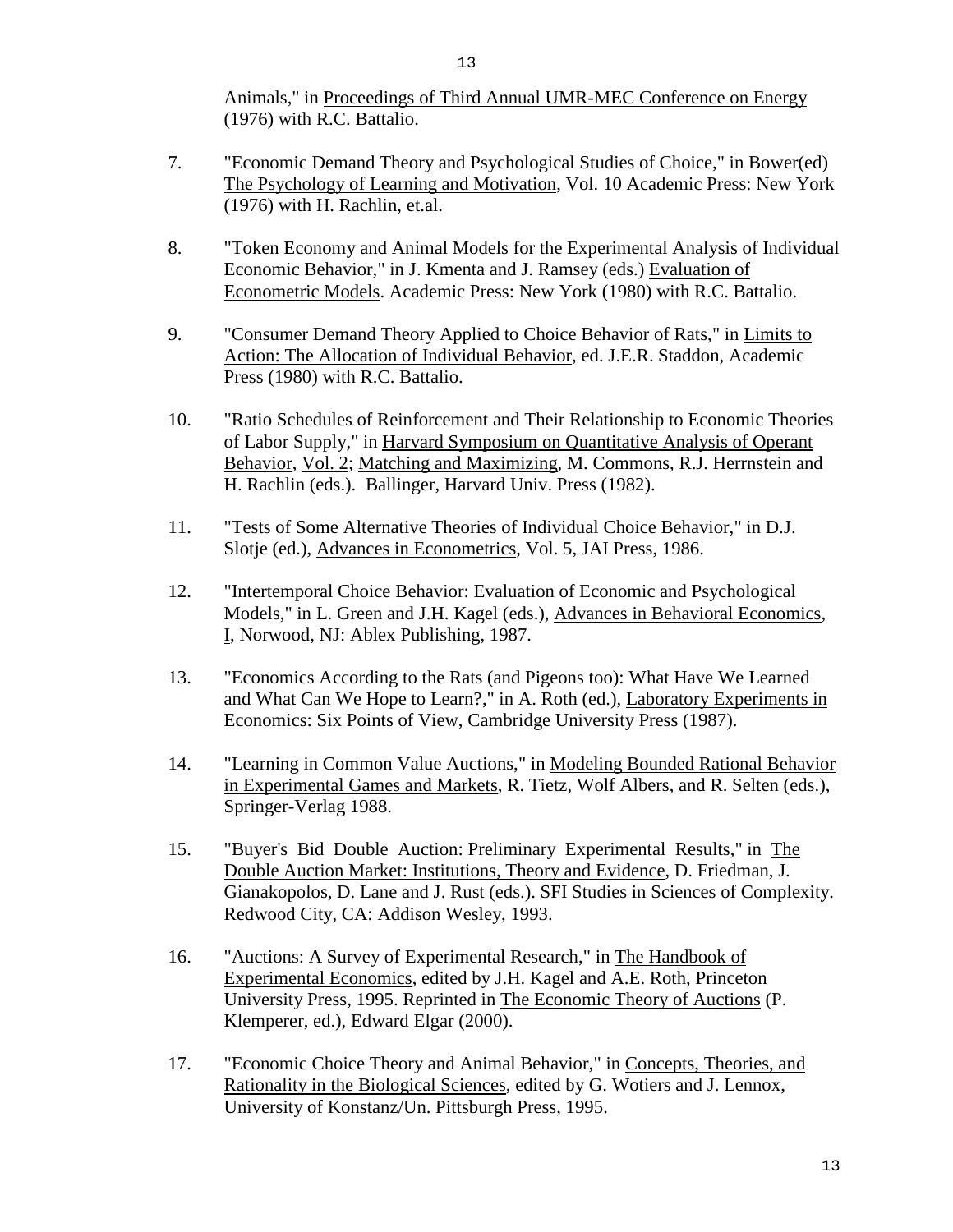- 18. "Animal Experiments in Economics" in The Elgar Companion to Consumer Research and Economic Psychology, P. Earl and S. Kemp (eds), Edward Elgar Publishing, Ltd. (2000).
- 19. "Common Value Auctions and the Winner's Curse: Lessons from the Economics Laboratory" in The Economics of Risk, J. A. Meyer (ed), Upjohn Institute (2003).
- 20. "Double Auction Markets with Stochastic Supply and Demand Schedules: Call Markets and Continuous Auction Trading Mechanisms," in Advances in Understanding Strategic Behaviour: Game Theory, Experiments, and Bounded Rationality: Essays in Honour of Werner Guth, Steffen Hick (ed), Palgrave (2004).
- 21. "Winner's Curse" in International Encyclopedia of Social Sciences, 2<sup>nd</sup> Edition, W. A. Darity (editor in chief ) Macmillan Publishing (2007), with Dan Levin.
- 22. "Auctions: Experiments" in the New Palgrave Dictionary of Economics 2<sup>nd</sup> edition, Steven Durlauf and Lawrence Blume (eds), Palgrave Press (2008), with Dan Levin.
- 23. "Laboratory Experiments: The Lab in Relationship to Field Experiments, Field Data, and Economic Theory" in Methods of Modern Experimental Economics, G Frechette and A. Schotter (eds). Cambridge Un Press (2015).
- 24. "Other Regarding Preferences: A Survey" in The Handbook of Experimental Economics, vol 2, JH Kagel and AE Roth (eds) Princeton Un Press (2016). With David Cooper
- 25. "Auctions: A Survey of Experimental Research" in the Handbook of Experimental Economics, vol 2, JH Kagel and AE Roth (eds) Princeton Un Press (2016). With Dan Levin.

Professional Activities:

| <b>Editorial Boards:</b> | American Economic Review, 1989 - 1995            |
|--------------------------|--------------------------------------------------|
|                          | Behaviour Analysis Letters, 1981-1983            |
|                          | Journal of Experimental Economics, 1997-present. |
|                          | Management Science, 1999-2003                    |
|                          | AEJ Microeconomics, 2010 – present.              |

NSF Panel: Economics Fall 2007 – Fall 2009 Decision Risk and Management Science, Spring 1997- Fall 1998.

Refereed for journals in economics, psychology, sociobiology, and corresponding divisions of the National Science Foundation, UK and Hong Kong versions of NSF.